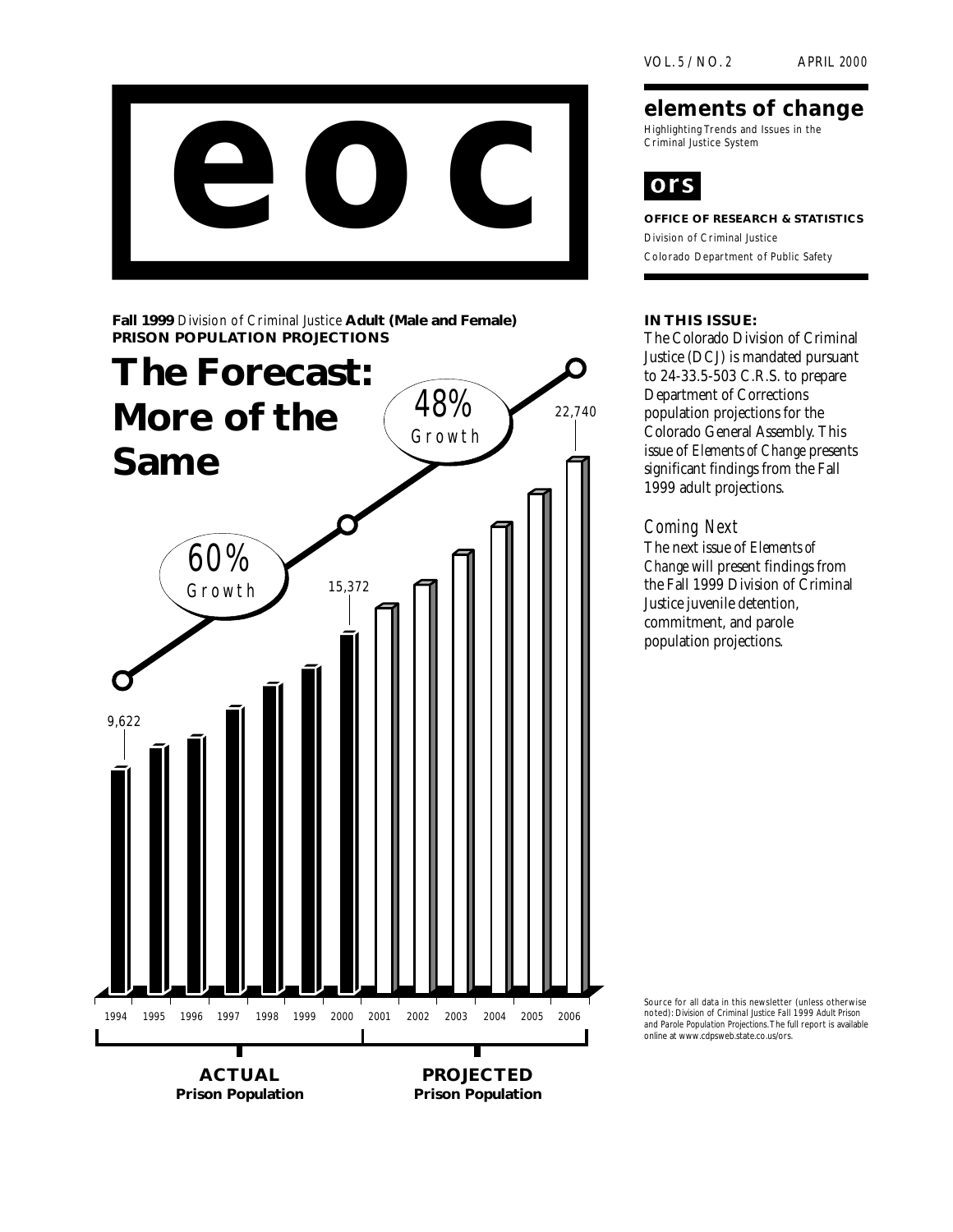# **Fall 1999** Division of Criminal Justice **Adult Prison Population Projections**

#### **GENERAL FINDINGS**

The Division of Criminal Justice (DCJ) forecasts that the adult prison population will reach **22,740** inmates (male and female) by January 2006. This represents a **48**% increase over the actual inmate population of **15,372** for January 2000.



Between 2000 and 2006, DCJ projects that on average male and female inmate populations will grow annually at a rate of **8**% and **11**%, respectively.

| THE NUMBERS:                  |  |  |  |  |
|-------------------------------|--|--|--|--|
| Fall 1999 DCJ Adult Prison    |  |  |  |  |
| <b>Population Projections</b> |  |  |  |  |

|                                               | Men*   | Women* | Total  |  |  |
|-----------------------------------------------|--------|--------|--------|--|--|
| <b>JAN 1994</b>                               | 9.064  | 558    | 9,622  |  |  |
| <b>JAN 1995</b>                               | 9.898  | 666    | 10,564 |  |  |
| <b>JAN 1996</b>                               | 10,211 | 722    | 10,933 |  |  |
| <b>JAN 1997</b>                               | 11,338 | 867    | 12,205 |  |  |
| <b>JAN 1998</b>                               | 12.219 | 976    | 13.195 |  |  |
| <b>JAN 1999</b>                               | 12,891 | 1,075  | 13,966 |  |  |
| <b>JAN 2000</b>                               | 14.157 | 1.215  | 15.372 |  |  |
| (Actual Numbers)                              |        |        |        |  |  |
| (Projected Numbers)                           |        |        |        |  |  |
| <b>JAN 2001</b>                               | 15,083 | 1.388  | 16,472 |  |  |
| <b>JAN 2002</b>                               | 15,947 | 1,522  | 17,469 |  |  |
| <b>JAN 2003</b>                               | 17.118 | 1.645  | 18,762 |  |  |
| <b>JAN 2004</b>                               | 18,182 | 1,770  | 19,952 |  |  |
| <b>JAN 2005</b>                               | 19,471 | 1,903  | 21,374 |  |  |
| <b>JAN 2006</b>                               | 20,696 | 2.044  | 22.740 |  |  |
|                                               |        |        |        |  |  |
|                                               | Men    | Women  | Total  |  |  |
| Projected<br>Growth<br>Between<br>2000 & 2006 | 46%    | 68%    | 48%    |  |  |

Note: MEN plus WOMEN does not always precisely add up to TOTAL due to rounding.

#### **ADMISSIONS**

The DCJ prison population projection (PPP) model predicts that overall admissions will increase **27**% between 2000 and 2006 (from **6,953** in 2000 to **8,859** in 2006). During the same period, male admissions and female admissions are expected to increase **26**% and **44**%, respectively.

The projected growth in admissions is attributed to two factors: 1) the criminal justice system becoming increasingly more efficient in converting felony arrests to Department of Corrections placements, and 2) the anticipated growth in Colorado's population (an estimated 3.8 million people by 2006).

#### **RELEASES**

The DCJ PPP model indicates that overall releases will increase **20**% between 2000 and 2006 (from **6,258** in 2000 to **7,493** in 2006). During the same period, male releases and female releases are expected to increase **17**% and **43**%, respectively.



\* MEN and WOMEN totals for January 1994 through January 1999 estimated from Colorado Department of Corrections population figures from June 30 of each year.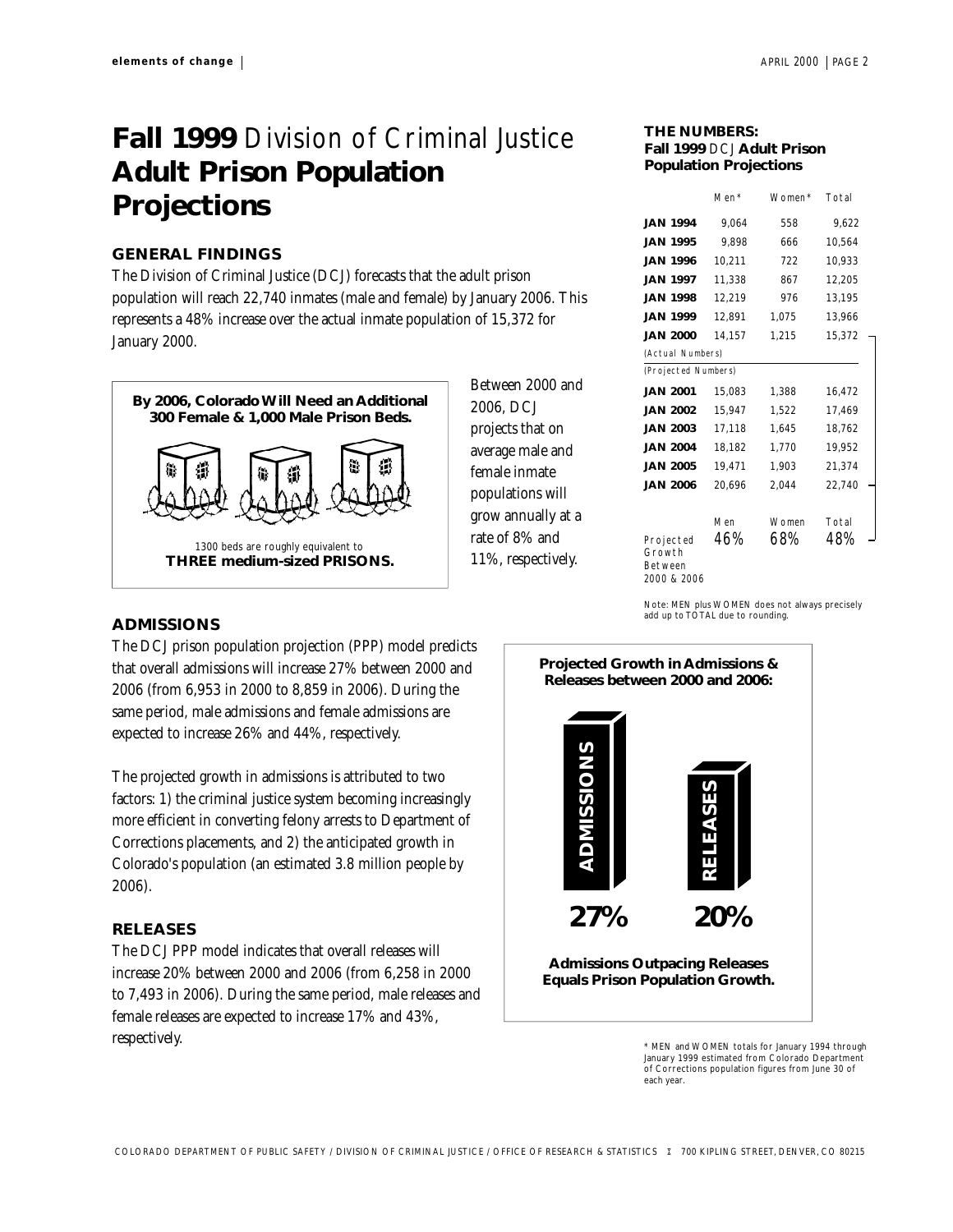Department of Corrections releases decreased significantly in FY1998-99. The major contributing factor to this reduction was a decrease in the proportion of paroles granted by the Parole Board. The Parole Board granted releases to **23**% of inmates that appeared before the Board in FY1998-99, representing a significant decline from previous years (**31**% in FY1997-98 and **30**% in FY1996-97). The Office of Research and Statistics predicts that this reduction in the *rate* of releases will persist, while the *number* of releases will continue to climb.



## **LENGTH OF STAY**

In 1999, the length of stay (LOS) increased by **21**% compared to the previous year (from **39.6** months in 1998 to **48.1** months in 1999), yielding a **9.5** month increase in LOS for each inmate.

The data suggest that parolees who fail under community supervision and are readmitted to prison are required by the Parole Board to serve the remainder of their sentence in the institution. That is, in the absence of statutory changes, the majority of the increase in LOS can be attributed to the significant reduction in discretionary releases from prison.



Source: Division of Criminal Justice Parole Guidelines Database.

My

#### **PAROLE POPULATION**

The Colorado parole population is projected to increase **69**% between 2000 and 2006 (from **5,274** in 2000 to **8,901** in 2006).

The increasing parole population is primarily due to a larger proportion of inmates being released under mandatory parole per HB-93-1302 and HB-98-1160. This legislation mandates that any offender sentenced to prison must also serve a



mandatory period on parole. The proportion of inmates incarcerated under the mandatory parole statute increased from **19**% in FY1997-98 to **24**% in FY1998-99.